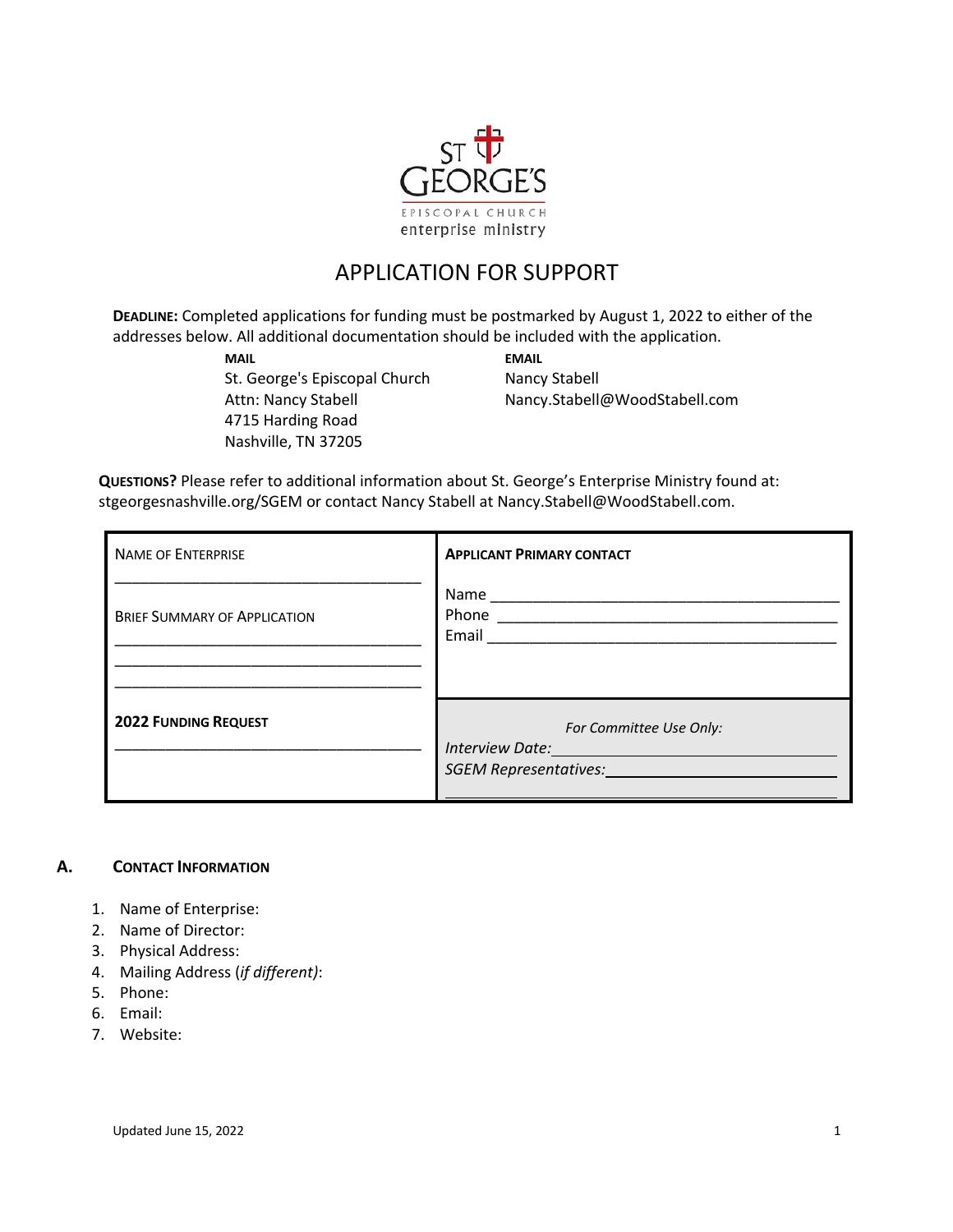### **B. ENTERPRISE OVERVIEW**

1. Provide a brief statement describing the mission of your organization including the target community served.

- 2. Is your enterprise based on a nonprofit or for-profit model?
- 3. If nonprofit, have you received your 501(c)3 IRS Letter of Determination?
- 4. If not, have you filed the IRS Form 1023?
- 5. What are the principal goals of the enterprise? Provide any measurable outcomes in meeting these goals and/or measurable outcomes of other efforts? (Example: number of jobs provided, or people served)

| <b>Enterprise Goals</b> | <b>Measurable Outcomes</b> |
|-------------------------|----------------------------|
|                         | <b>.</b>                   |
|                         | <u>.</u>                   |
|                         | э.                         |
| т.                      | 4.                         |

6. What are your principal goals for the upcoming year?

- 7. Describe the vision and strategic growth plan of your organization over the next two to three years. (If you have a prepared strategic plan, or a list of objectives, please provide a copy). If applicable, describe how you met or did not meet the overall goals of your strategic growth plan up to this point.
- 8. Have you strategically aligned yourself with any other individuals or organizations in your area to help move your enterprise forward? Explain.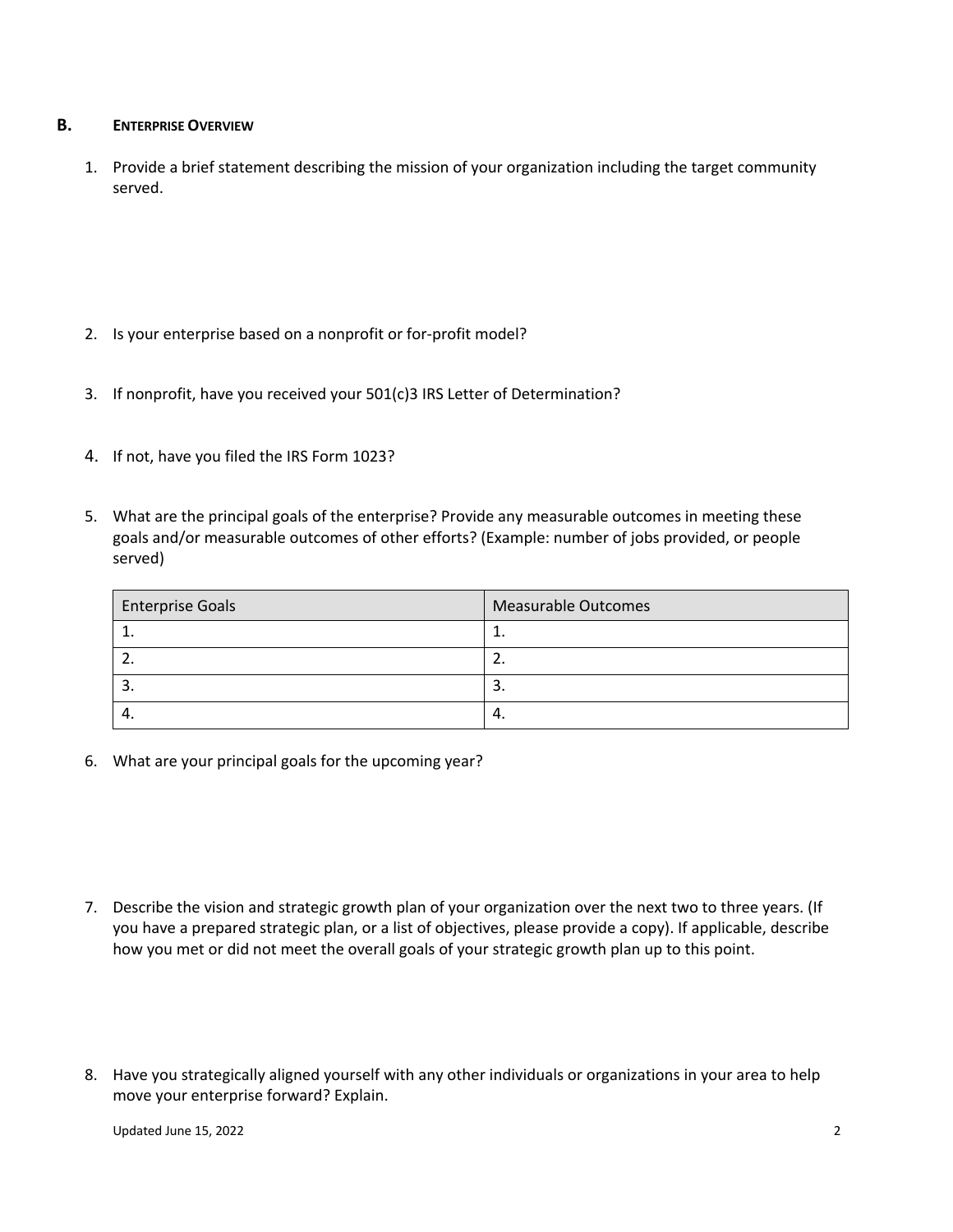9. Has the leadership of your enterprise already engaged with members of the target community?

# **C. COMMUNITY NEED**

- 1. How does your enterprise address a specific need in the Metro Nashville community?
- 2. How many people do you expect the program will help?
- 3. Does the enterprise focus on a target community within Metro Nashville?
- 4. How does your enterprise promote interdependency rather than continued dependency within the target population?
- 5. Does the enterprise attract, retain and/or develop indigenous leadership in the target community?

# **D. ORGANIZATIONAL AND STAFFING INFORMATION**

- 1. Provide a current list of officers and board members.
- 2. How are volunteers used in your enterprise? How will these volunteers be used in the future?
- 3. How do you expect to integrate members of St. George's into your enterprise?
- 4. If your organization involves serving children, do you have a Child Protection Policy? If yes, please attach a copy of your policy.